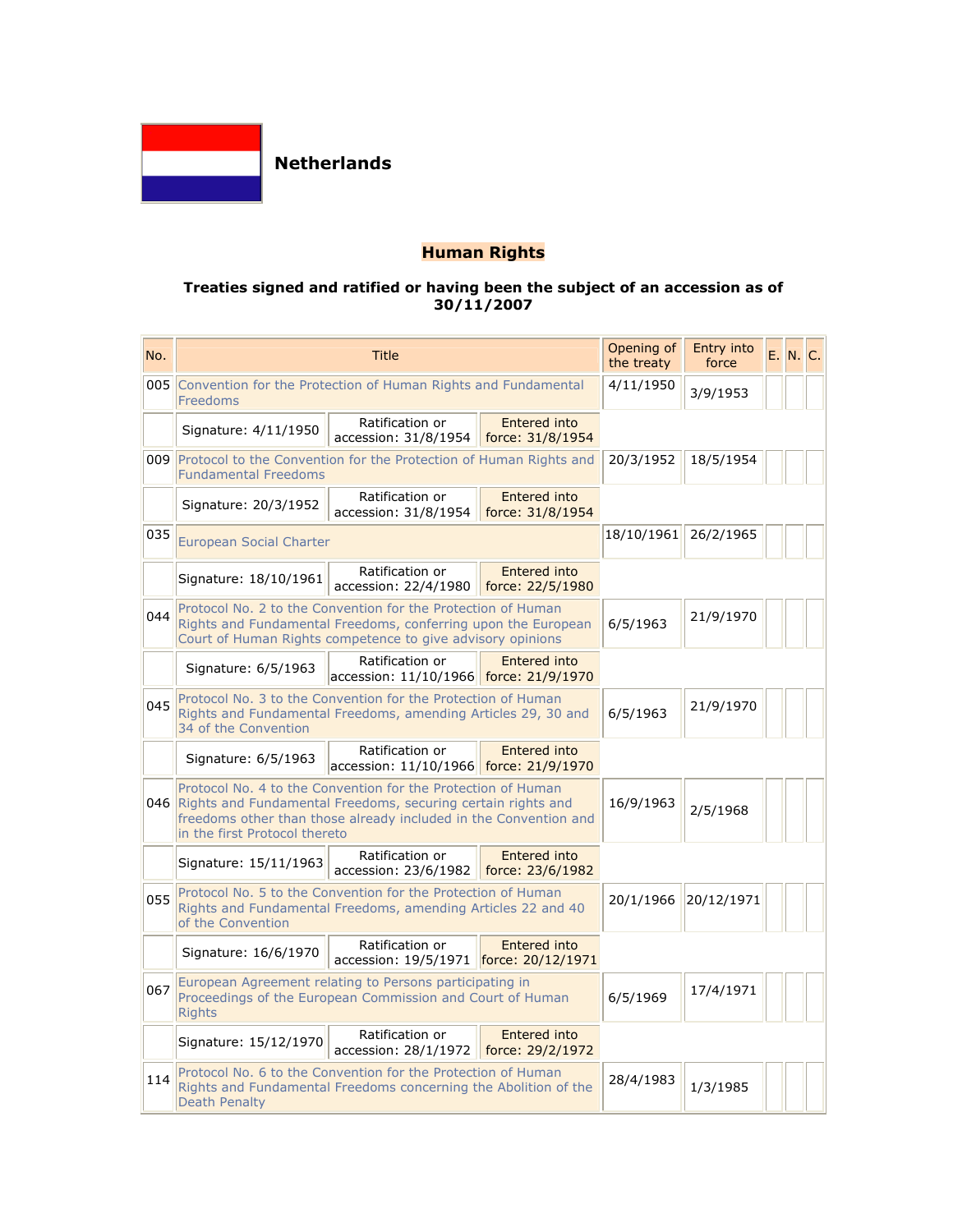|     |                                                                                                                                                              | Ratification or                                                                                                                 | Entered into                     |            |           |              |   |  |
|-----|--------------------------------------------------------------------------------------------------------------------------------------------------------------|---------------------------------------------------------------------------------------------------------------------------------|----------------------------------|------------|-----------|--------------|---|--|
|     | Signature: 28/4/1983                                                                                                                                         | accession: 25/4/1986                                                                                                            | force: 1/5/1986                  |            |           |              |   |  |
|     | 118 Protocol No. 8 to the Convention for the Protection of Human<br><b>Rights and Fundamental Freedoms</b>                                                   |                                                                                                                                 |                                  | 19/3/1985  | 1/1/1990  |              |   |  |
|     | Signature: 20/3/1985                                                                                                                                         | Ratification or<br>accession: 11/12/1986                                                                                        | Entered into<br>force: 1/1/1990  |            |           |              |   |  |
|     | 126 European Convention for the Prevention of Torture and Inhuman<br>or Degrading Treatment or Punishment                                                    |                                                                                                                                 |                                  | 26/11/1987 | 1/2/1989  | $X \mid X$   |   |  |
|     | Signature: 26/11/1987                                                                                                                                        | Ratification or<br>accession: 12/10/1988                                                                                        | Entered into<br>force: 1/2/1989  |            |           |              |   |  |
| 128 | Additional Protocol to the European Social Charter                                                                                                           |                                                                                                                                 |                                  |            | 4/9/1992  |              |   |  |
|     | Signature: 14/6/1990                                                                                                                                         | Ratification or<br>accession: 5/8/1992                                                                                          | Entered into<br>force: 4/9/1992  |            |           |              |   |  |
|     | <b>Rights and Fundamental Freedoms</b>                                                                                                                       | 140 Protocol No. 9 to the Convention for the Protection of Human                                                                |                                  | 6/11/1990  | 1/10/1994 |              |   |  |
|     | Signature: 11/5/1992                                                                                                                                         | Ratification or<br>accession: 23/11/1992 force: 1/10/1994                                                                       | Entered into                     |            |           |              |   |  |
| 142 | Protocol amending the European Social Charter                                                                                                                |                                                                                                                                 |                                  | 21/10/1991 |           |              |   |  |
|     | Signature: 21/10/1991                                                                                                                                        | Ratification or<br>accession: 1/6/1993                                                                                          |                                  |            |           |              |   |  |
|     | 146 Protocol No. 10 to the Convention for the Protection of Human<br><b>Rights and Fundamental Freedoms</b>                                                  |                                                                                                                                 |                                  | 25/3/1992  |           |              |   |  |
|     | Signature: 25/3/1992                                                                                                                                         | Ratification or<br>accession: 23/11/1992                                                                                        |                                  |            |           |              |   |  |
| 148 | European Charter for Regional or Minority Languages                                                                                                          |                                                                                                                                 |                                  | 5/11/1992  | 1/3/1998  | $X \mid X$   |   |  |
|     | Signature: 5/11/1992                                                                                                                                         | Ratification or<br>accession: 2/5/1996                                                                                          | Entered into<br>force: 1/3/1998  |            |           |              |   |  |
|     | 151 Protocol No. 1 to the European Convention for the Prevention of<br>Torture and Inhuman or Degrading Treatment or Punishment                              |                                                                                                                                 |                                  | 4/11/1993  | 1/3/2002  |              |   |  |
|     | Signature: 5/5/1994                                                                                                                                          | Ratification or<br>accession: 23/2/1995                                                                                         | Entered into<br>force: 1/3/2002  |            |           |              |   |  |
|     |                                                                                                                                                              | 152 Protocol No. 2 to the European Convention for the Prevention of<br>Torture and Inhuman or Degrading Treatment or Punishment |                                  | 4/11/1993  | 1/3/2002  |              |   |  |
|     | Signature: 5/5/1994                                                                                                                                          | Ratification or<br>accession: 23/2/1995 force: 1/3/2002                                                                         | Entered into                     |            |           |              |   |  |
| 155 | Protocol No. 11 to the Convention for the Protection of Human<br>Rights and Fundamental Freedoms, restructuring the control<br>machinery established thereby |                                                                                                                                 |                                  | 11/5/1994  | 1/11/1998 |              |   |  |
|     | Signature: 11/5/1994                                                                                                                                         | Ratification or<br>accession: 21/1/1997                                                                                         | Entered into<br>force: 1/11/1998 |            |           |              |   |  |
| 157 |                                                                                                                                                              | Framework Convention for the Protection of National Minorities                                                                  |                                  | 1/2/1995   | 1/2/1998  | $\mathsf{X}$ | X |  |
|     | Signature: 1/2/1995                                                                                                                                          | Ratification or<br>accession: 16/2/2005                                                                                         | Entered into<br>force: 1/6/2005  |            |           |              |   |  |
|     | <b>System of Collective Complaints</b>                                                                                                                       | 158 Additional Protocol to the European Social Charter Providing for a                                                          |                                  | 9/11/1995  | 1/7/1998  |              |   |  |
|     | Signature: 23/1/2004                                                                                                                                         | Ratification or<br>accession: 3/5/2006                                                                                          | Entered into<br>force: 1/7/2006  |            |           |              |   |  |
|     | 161 European Agreement relating to persons participating in<br>proceedings of the European Court of Human Rights                                             |                                                                                                                                 |                                  | 5/3/1996   | 1/1/1999  |              |   |  |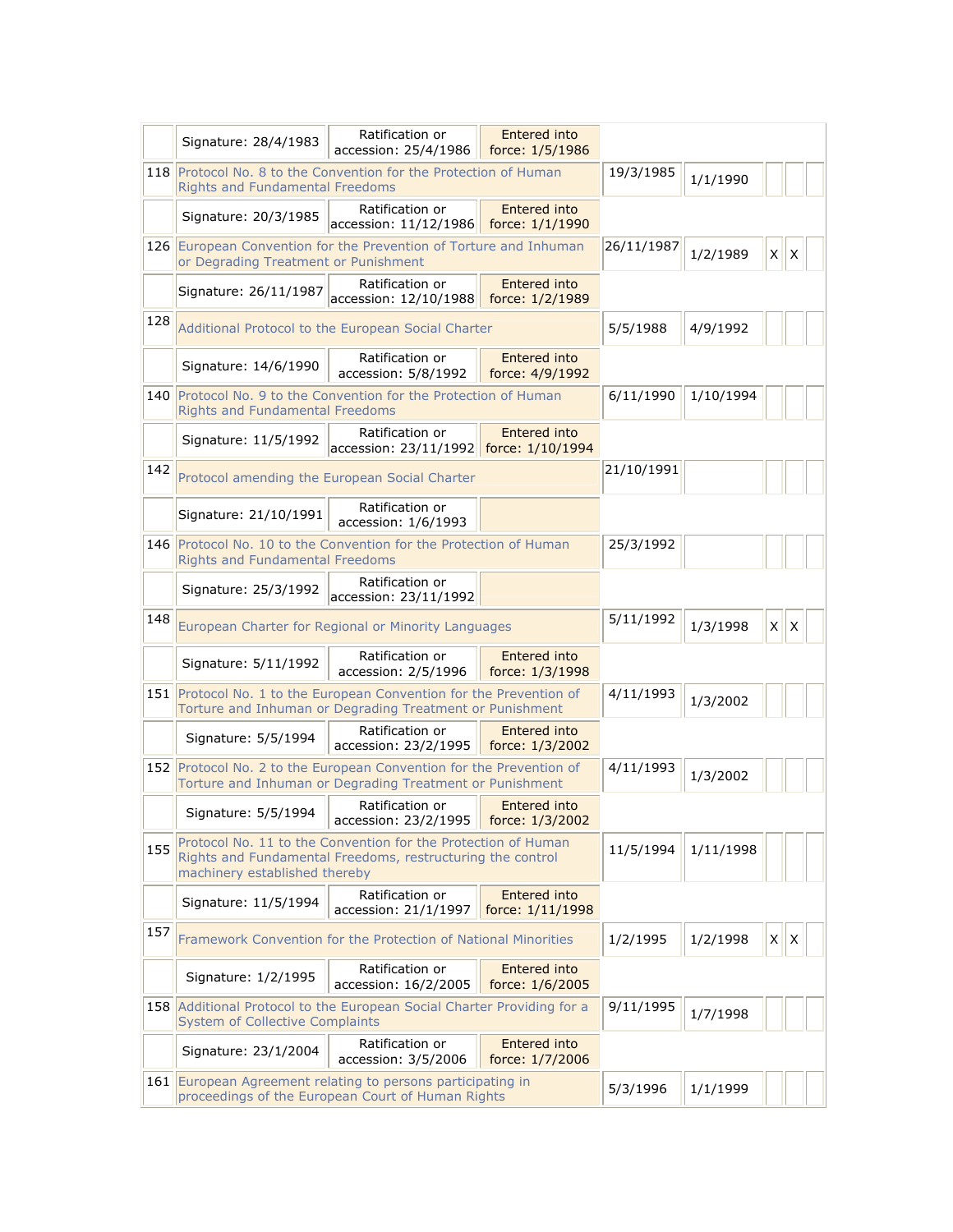|     | Signature: 2/5/1996                                                                                                                                                     | Ratification or<br>accession: 21/1/1997 | Entered into<br>force: 1/1/1999  |           |           |
|-----|-------------------------------------------------------------------------------------------------------------------------------------------------------------------------|-----------------------------------------|----------------------------------|-----------|-----------|
|     | 162 Sixth Protocol to the General Agreement on Privileges and<br>Immunities of the Council of Europe                                                                    |                                         |                                  | 5/3/1996  | 1/11/1998 |
|     | Signature: 2/5/1996                                                                                                                                                     | Ratification or<br>accession: 21/1/1997 | Entered into<br>force: 1/11/1998 |           |           |
| 163 | European Social Charter (revised)                                                                                                                                       |                                         |                                  | 3/5/1996  | 1/7/1999  |
|     | Signature: 23/1/2004                                                                                                                                                    | Ratification or<br>accession: 3/5/2006  | Entered into<br>force: 1/7/2006  |           |           |
|     | 177 Protocol No. 12 to the Convention for the Protection of Human<br><b>Rights and Fundamental Freedoms</b>                                                             |                                         |                                  | 4/11/2000 | 1/4/2005  |
|     | Signature: 4/11/2000                                                                                                                                                    | Ratification or<br>accession: 28/7/2004 | Entered into<br>force: 1/4/2005  |           |           |
| 187 | Protocol No. 13 to the Convention for the Protection of Human<br>Rights and Fundamental Freedoms, concerning the abolition of the<br>death penalty in all circumstances |                                         |                                  | 3/5/2002  | 1/7/2003  |
|     | Signature: 3/5/2002                                                                                                                                                     | Ratification or<br>accession: 10/2/2006 | Entered into<br>force: 1/6/2006  |           |           |
| 194 | Protocol No. 14 to the Convention for the Protection of Human<br>Rights and Fundamental Freedoms, amending the control system<br>of the Convention                      |                                         |                                  | 13/5/2004 |           |
|     | Signature: 13/5/2004                                                                                                                                                    | Ratification or<br>accession: 2/2/2006  |                                  |           |           |

### 27 treaty(ies) found

**Notes**: Convention(s) and Agreement(s) opened to the member States of the Council of Europe and, where appropriate, to the : E. : **European** non-member States - N. :**Non-European** non-member States - C. : European Community. See the final provisions of each treaty.

Source : Treaty Office on http://conventions.coe.int